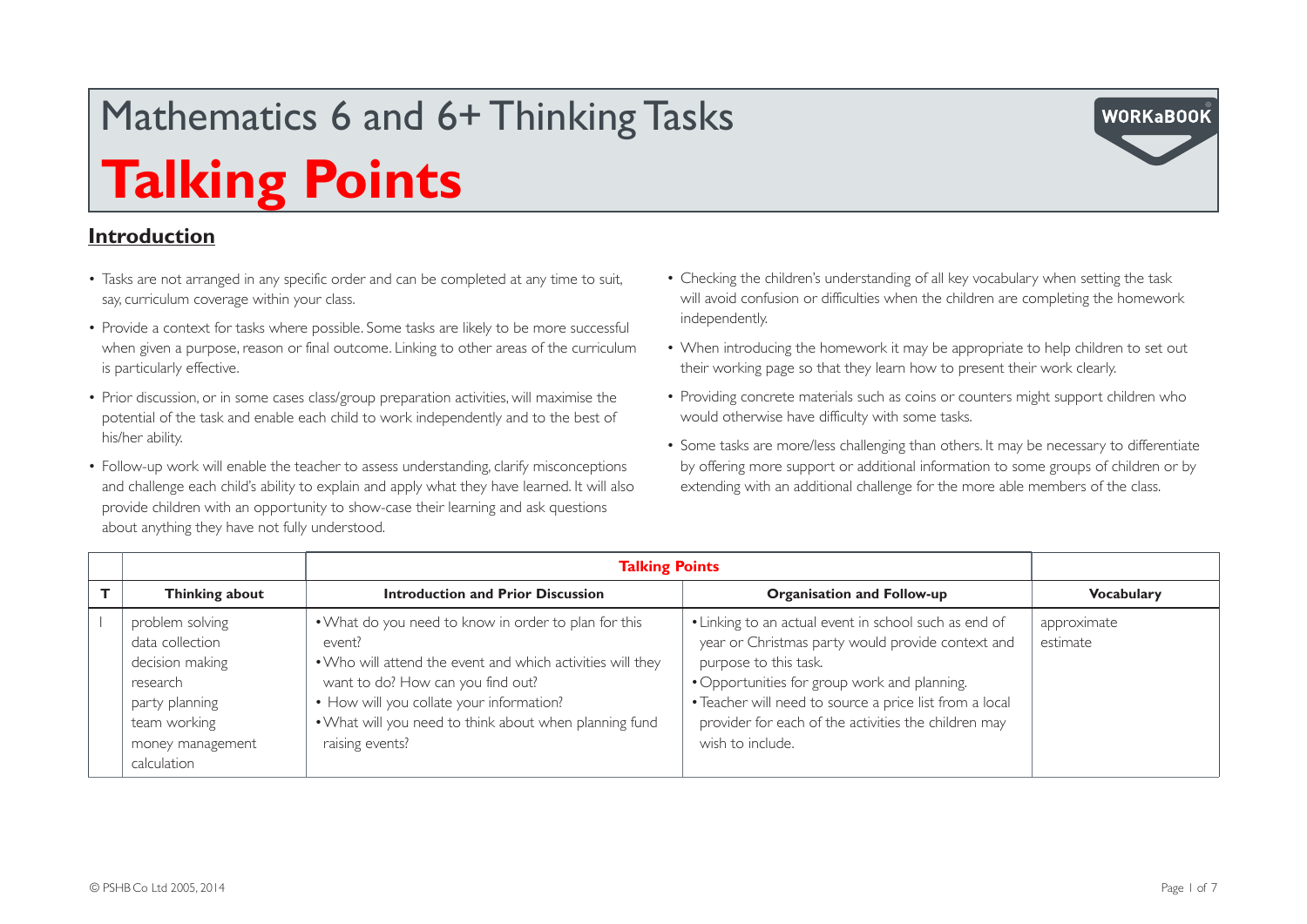

|                |                                                                                                                                                     | <b>Talking Points</b>                                                                                                                                                                                                                                                                                              |                                                                                                                                                                                                                                                                                                                                                         |                                                                        |
|----------------|-----------------------------------------------------------------------------------------------------------------------------------------------------|--------------------------------------------------------------------------------------------------------------------------------------------------------------------------------------------------------------------------------------------------------------------------------------------------------------------|---------------------------------------------------------------------------------------------------------------------------------------------------------------------------------------------------------------------------------------------------------------------------------------------------------------------------------------------------------|------------------------------------------------------------------------|
| T.             | Thinking about                                                                                                                                      | <b>Introduction and Prior Discussion</b>                                                                                                                                                                                                                                                                           | <b>Organisation and Follow-up</b>                                                                                                                                                                                                                                                                                                                       | <b>Vocabulary</b>                                                      |
| $\overline{2}$ | Understanding numbers<br>and place value<br>numbers beyond a million<br>numbers in the work place<br>research                                       | . What sort of numbers might you include?<br>. What is meant by 'written correctly'?                                                                                                                                                                                                                               | • Appropriate for quite early in the year.<br>. What would you call the larger numbers?<br>• Could you create a place value chart for numbers<br>with up to 13 digits?<br>• How do bar codes work?                                                                                                                                                      | place value<br>digit<br>table                                          |
| 3              | problem solving<br>planning<br>decision making<br>research (routes and<br>methods of travel to<br>Mars)<br>space travel<br>converting units of time | • How will you find out the time when you were born?<br>• How might you approach the first part of the task??<br>. Why should you start with years and months and finish<br>on minutes?<br>. What do you need to know before deciding on your<br>departure date?                                                   | • Appropriate for later in the year. Possible links to<br>PSHE or English, thinking and writing about what<br>they might do in the future.<br>. On which date will you be 100 000 hours old? How<br>would you attempt to answer this question?                                                                                                          | months<br>weeks<br>days<br>minutes<br>seconds                          |
| $\overline{4}$ | problem solving<br>estimation<br>fair testing<br>planning<br>data collecting<br>respiratory system<br>exercise and a healthy life<br>style          | • What constitutes a breath? Agree common<br>understanding.<br>• What is the difference between an estimate and an<br>approximation?<br>. Do you breathe at the same rate all the time? What<br>might change this rate?<br>. What information do you need to make a good estimate<br>of how many breaths you take? | • Either link to science or P.E. looking at the<br>importance of exercise and its impact on lifestyle.<br>• Why is it important to maintain a regular breathing<br>pattern?<br>• Does counting your breaths in one minute give an<br>accurate approximation for an hour or a day? How<br>could you ensure that your approximation was more<br>accurate? | approximate<br>estimate<br>compare                                     |
| 5              | decision making<br>research<br>enquiry<br>planning<br>collection and<br>interpretation of data<br>team work                                         | . What does the statement mean to you? Explain it in your<br>own words.<br>. What information do you need to answer the question?<br>. Why is your choice of cities important?                                                                                                                                     | • Link to geography and/or science study.<br>• Opportunities for team work in planning and<br>decision making.<br>. What evidence have you got to support your view<br>about the statement?<br>. What have you learned about temperatures across<br>the world?                                                                                          | hemisphere<br>equator<br>data<br>line graph<br>factors<br>observations |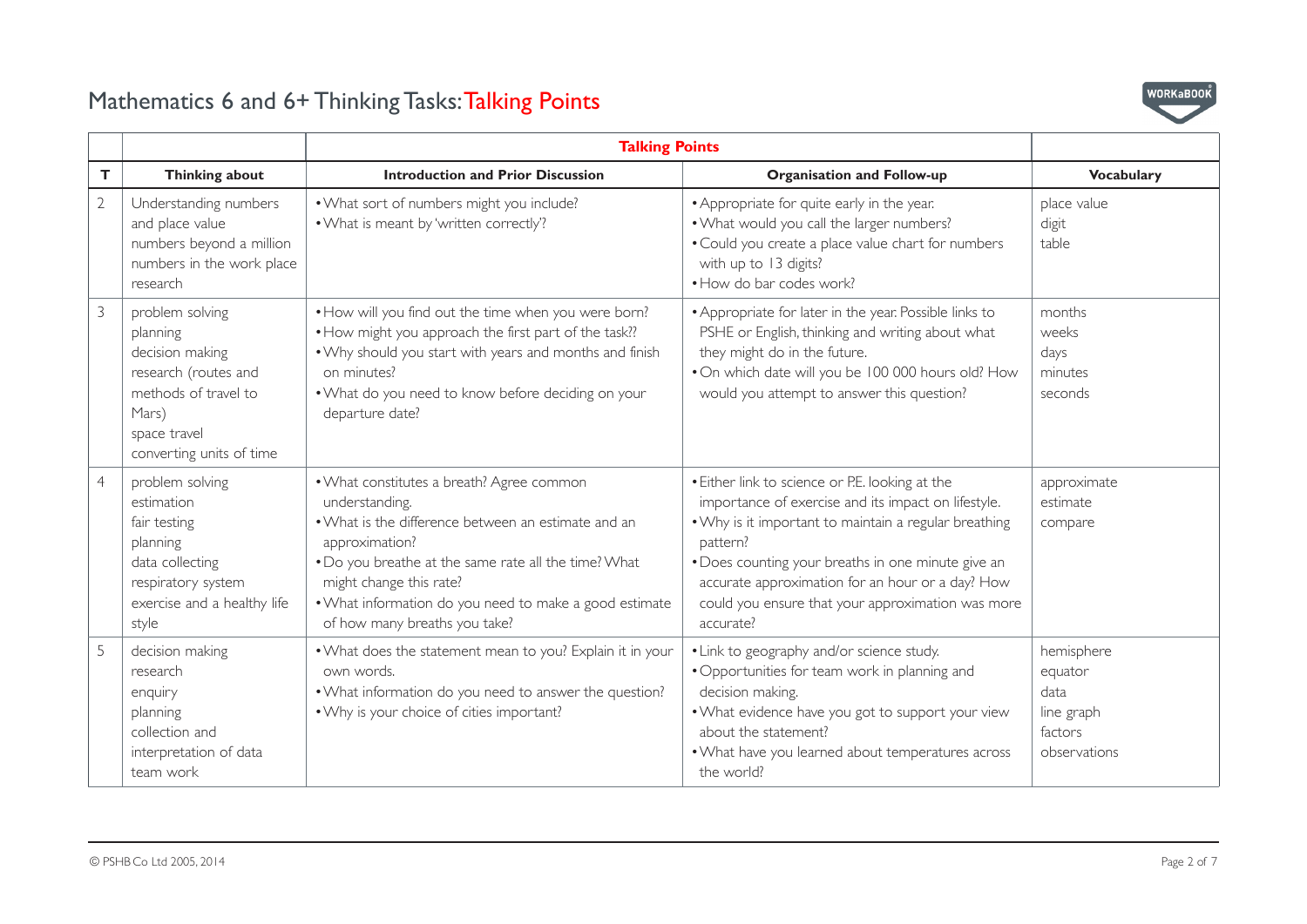

|    |                                                                                                               | <b>Talking Points</b>                                                                                                                                                                                                    |                                                                                                                                                                                                                                                                                                                                                                                                             |                                                         |
|----|---------------------------------------------------------------------------------------------------------------|--------------------------------------------------------------------------------------------------------------------------------------------------------------------------------------------------------------------------|-------------------------------------------------------------------------------------------------------------------------------------------------------------------------------------------------------------------------------------------------------------------------------------------------------------------------------------------------------------------------------------------------------------|---------------------------------------------------------|
| T. | Thinking about                                                                                                | <b>Introduction and Prior Discussion</b>                                                                                                                                                                                 | <b>Organisation and Follow-up</b>                                                                                                                                                                                                                                                                                                                                                                           | <b>Vocabulary</b>                                       |
| 6  | investigating<br>decision making<br>reasoning<br>land management<br>design<br>creativity<br>area<br>fractions | . What do you know and what do you need to find out?<br>• How could you approach this task systematically?<br>• How will you set out your work?                                                                          | • Link to work on area.<br>• Possible link to DT or art through garden designs<br>incorporating equal areas of man-made and natural<br>surfaces.<br>• Children should plan first and decide which page<br>orientation best suits their work.                                                                                                                                                                | divide<br>share<br>equally<br>investigate<br>diagonally |
| 7  | decision making<br>planning<br>organising<br>timetabling<br>research<br>teamwork<br>news reporting            | . What could you do to prepare yourself for this task?<br>. What do you know and what do you need to decide?<br>. How will you present your work?<br>. What might be the best page orientation to suit this task?        | . Two coloured writing pages will be needed for this<br>task. It would be preferable to use two facing pages.<br>• Appropriate for the end of the summer term.<br>Possible link to class event or assembly. The<br>homework task could become the final part of a<br>class-based activity.<br>• Opportunities for teamwork at planning stage.<br>· Possible links to English, writing reports, scripts etc. | transmission<br>running schedule                        |
| 8  | problem solving<br>reasoning<br>systematic approaches<br>understanding numbers                                | . What do you know that might help you with this task?<br>. What mathematical knowledge will you need to use?<br>. How might you approach the task?                                                                      | . What patterns or relationships helped you to solve<br>the problem?                                                                                                                                                                                                                                                                                                                                        | total<br>rectangle                                      |
| 9  | problem solving<br>reasoning<br>numerical understanding<br>calculating<br>systematic thinking                 | . What is meant by 'in order'?<br>• What does 'reverse order' mean?<br>. You know that the position of each digit is constant. How<br>might this information help you?<br>• What role do brackets have in a calculation? | • How did using brackets help you?                                                                                                                                                                                                                                                                                                                                                                          | digits<br>century<br>reverse<br>solution<br>brackets    |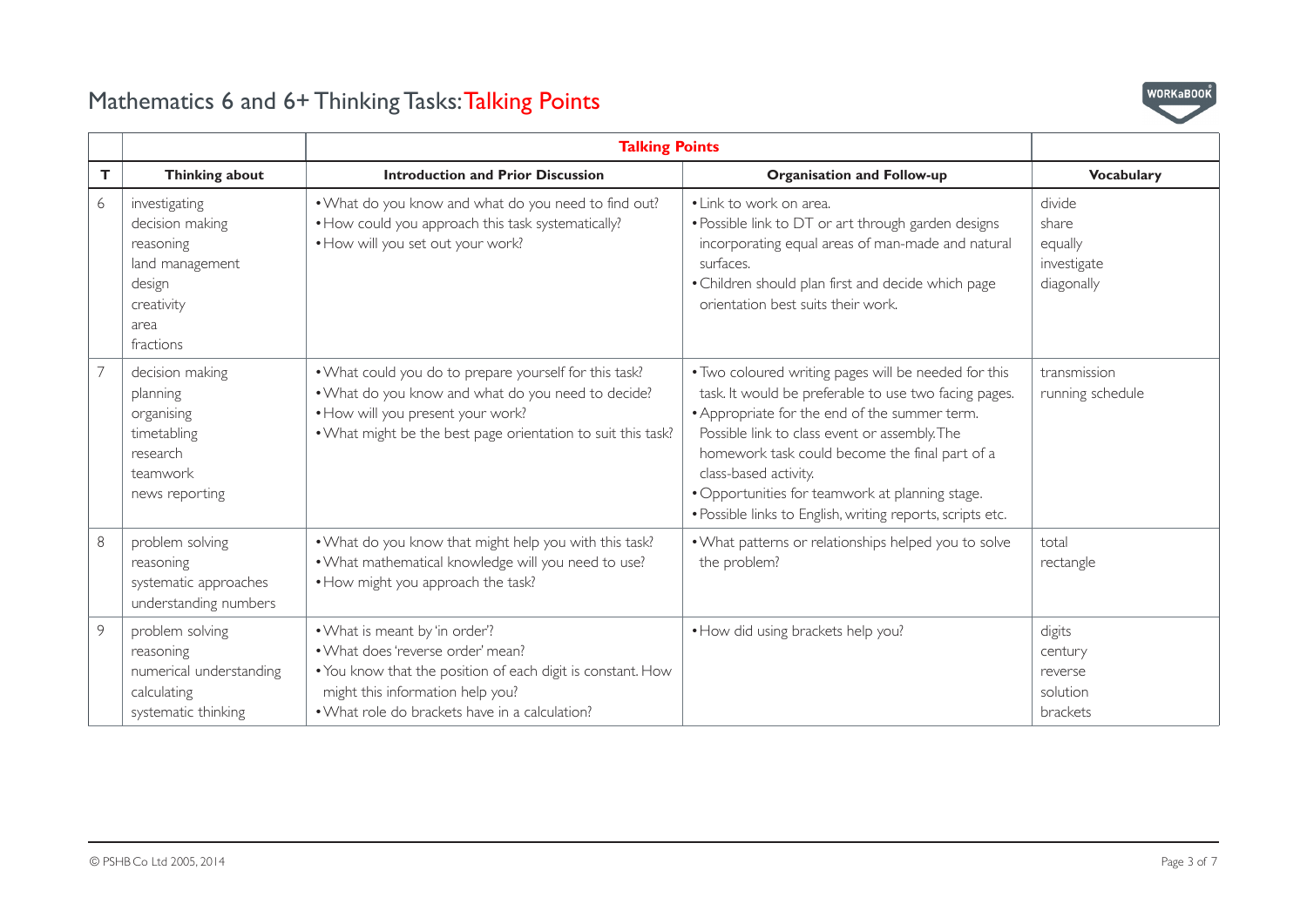

|                 |                                                                                                                                                | <b>Talking Points</b>                                                                                                                                                                                            |                                                                                                                                                                 |                                               |
|-----------------|------------------------------------------------------------------------------------------------------------------------------------------------|------------------------------------------------------------------------------------------------------------------------------------------------------------------------------------------------------------------|-----------------------------------------------------------------------------------------------------------------------------------------------------------------|-----------------------------------------------|
| Т               | Thinking about                                                                                                                                 | <b>Introduction and Prior Discussion</b>                                                                                                                                                                         | <b>Organisation and Follow-up</b>                                                                                                                               | <b>Vocabulary</b>                             |
| $\overline{10}$ | problem solving<br>reasoning<br>investigating<br>numerical understanding<br>exploring sequences<br>systematic thinking<br>identifying patterns | . What is meant by 'digit total'? (the sum of the digits<br>within a number)<br>. What do you know about digit totals in the nine times<br>table?<br>. Would a 4-digit multiple of nine follow the same pattern? | . How would you explain the pattern of nine?<br>. Why do you think the number nine has special<br>characteristics?                                              | digit total<br>pattern<br>sequence<br>rule    |
| $\perp$         | problem solving<br>exploring sequences<br>systematic thinking<br>identifying patterns                                                          | . What do you know about this pattern?<br>. What do you need to find out?                                                                                                                                        | • How many letters would there be in the nth row?                                                                                                               | pattern<br>row<br>rule                        |
| 12              | problem solving<br>investigating<br>understanding numbers<br>exploring sequences<br>systematic thinking<br>identifying patterns                | . What do you know about 18 that might help you to find<br>a method of working out the table?                                                                                                                    | • Which teen numbers are harder to find methods<br>for?                                                                                                         | total<br>double<br>odds and evens<br>multiple |
| 13              | problem solving<br>place value<br>calculating<br>systematic thinking<br>identifying patterns                                                   | . How will you set out your work?<br>. What maths skills will you need to use for this task?<br>. What is the key point of the task?                                                                             | . What can you find out about 'Kaprekar's Constant'<br>by researching?<br>• Can you discover anything about the mathematics<br>behind this puzzle?              | digit<br>largest<br>smallest<br>subtract      |
| 4               | problem solving<br>research<br>investigation<br>exploring sequences<br>systematic thinking<br>identifying patterns                             | . What is meant by a rule?<br>• How do you express a rule so that it can apply to any<br>number?                                                                                                                 | • Possible links to science and art.<br>• How did the rabbits lead Fibonacci to his sequence?<br>. Where in nature might you find examples of this<br>sequence? | rule<br>table<br>sequence                     |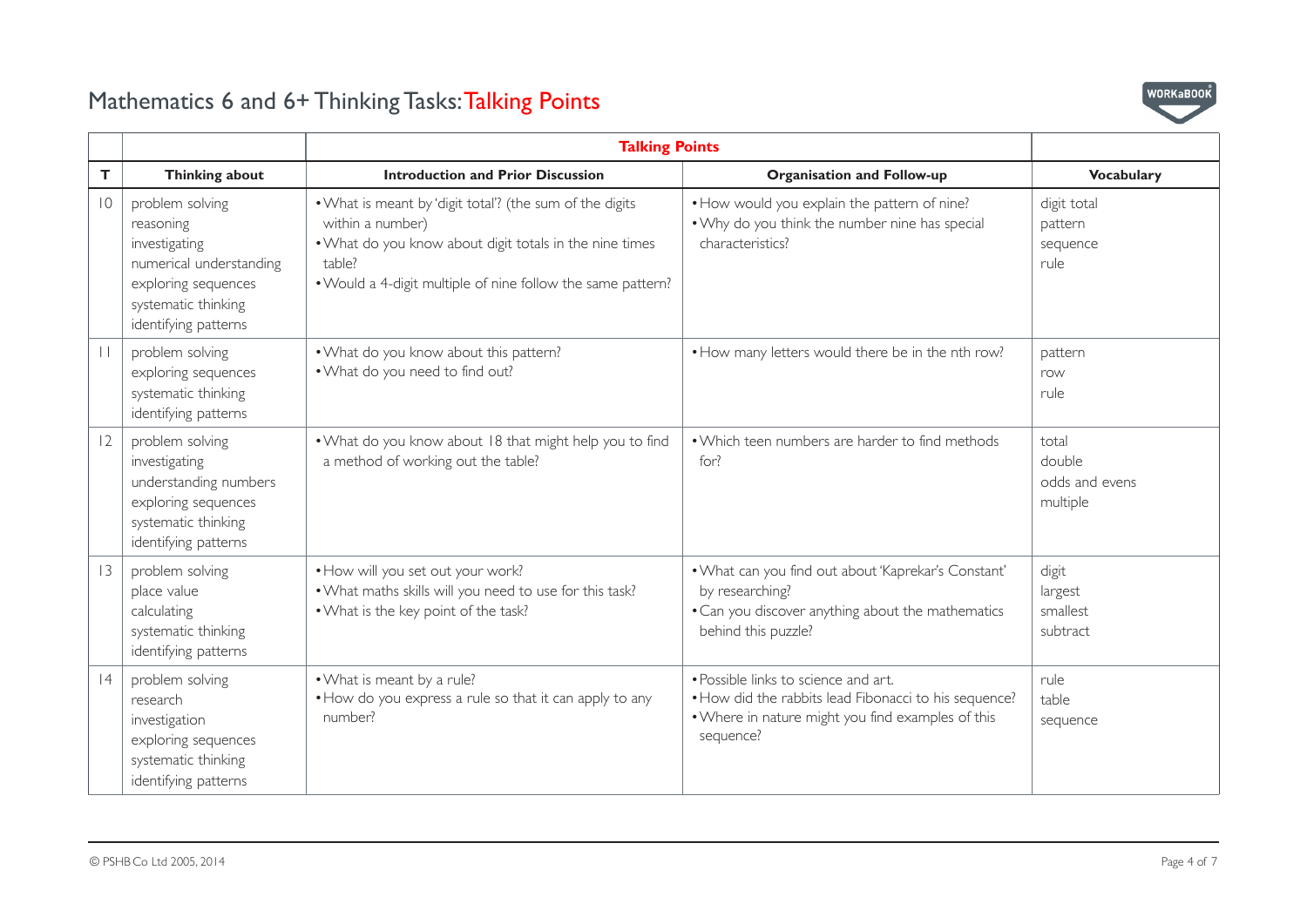

|    |                                                                                                                               | <b>Talking Points</b>                                                                                                                                                                                                                                                                                |                                                                                                                                                                                                                                                                                  |                                                                                        |
|----|-------------------------------------------------------------------------------------------------------------------------------|------------------------------------------------------------------------------------------------------------------------------------------------------------------------------------------------------------------------------------------------------------------------------------------------------|----------------------------------------------------------------------------------------------------------------------------------------------------------------------------------------------------------------------------------------------------------------------------------|----------------------------------------------------------------------------------------|
| T. | Thinking about                                                                                                                | <b>Introduction and Prior Discussion</b>                                                                                                                                                                                                                                                             | <b>Organisation and Follow-up</b>                                                                                                                                                                                                                                                | <b>Vocabulary</b>                                                                      |
| 15 | data collection<br>interpreting data<br>organising information<br>research<br>nutritional values<br>healthy lifestyle choices | • Looking at this range of packaged items, what<br>information can you find on the packages? Is it all helpful?<br>. Do all packages have the same information?<br>• Is information always presented in the same way?<br>. Where else might you look for this information?                           | · Possible links to science or English report writing.<br>. Why should the consumer look for this information?<br>. Why is it not always easy to find the information we<br>want?<br>. Why might the food companies prefer to keep the<br>information hidden?                    | calorie<br>protein<br>salt<br>fibre<br>sugar<br>organise<br>table                      |
| 16 | problem solving<br>investigation<br>spatial awareness<br>systematic thinking<br>geometry<br>area<br>design and creativity     | · Key ideas:<br>- all pieces must touch;<br>- all pieces must be flat;<br>- no pieces may overlap;<br>- pieces may be rotated and/or<br>flipped.<br>. What do you know about the Tangram?<br>• How might you approach this task systematically?<br>. What will happen if you flip any of the shapes? | • Link to work on area or geometry.<br>. Which polygons could you make?<br>. Were there any that you could not make?                                                                                                                                                             | tessellation<br>Tangram<br>square<br>triangle<br>rectangle<br>parallelogram<br>polygon |
| 17 | problem solving<br>decision making<br>spatial awareness<br>position and direction<br>giving instructions<br>design            | • What is meant by 'a maze'?<br>. What makes a good maze?<br>. What strategies could you use to make your maze<br>challenging?                                                                                                                                                                       | . Possible links to history or English if reading myths.<br>. What strategies did you use to get through the maze<br>example?                                                                                                                                                    | maze<br>command<br>direction<br>shade                                                  |
| 8  | problem solving<br>investigation<br>spatial awareness<br>systematic thinking<br>geometry<br>area<br>creativity and design     | · Key ideas:<br>- all pieces must sit edge to edge.;<br>- there can be no gaps;<br>- no pieces may overlap;<br>- pieces may be rotated and/or<br>flipped.<br>. How might you approach this task?<br>. How will you lay out your work?<br>. Why should each tile be a different colour?               | . Two coloured writing pages will be needed for this<br>task. It would be preferable to use two facing pages.<br>• Children should plan first and decide which page<br>orientation best suits their work.<br>• For the benefit of teachers this task is based on<br>Pentominoes. | Cinq tiles<br>edge to edge<br>jigsaw pieces<br>T-shape                                 |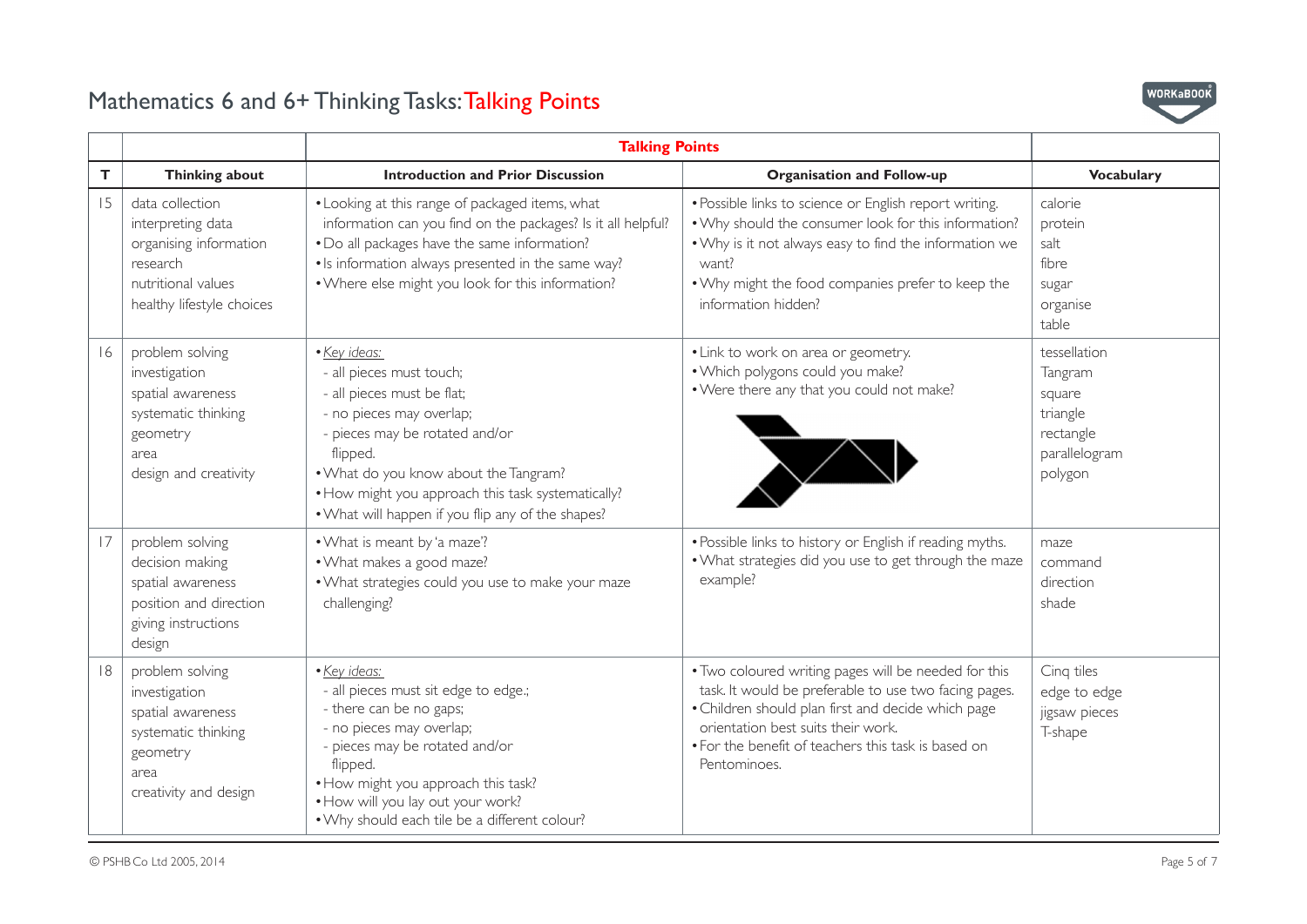

|    |                                                                                                                               | <b>Talking Points</b>                                                                                                                                                                                          |                                                                                                                                                                                                                                                                                                                                                                                                                                                                                                                                                                                                                                                                                                                                                                                                                   |                                                                     |
|----|-------------------------------------------------------------------------------------------------------------------------------|----------------------------------------------------------------------------------------------------------------------------------------------------------------------------------------------------------------|-------------------------------------------------------------------------------------------------------------------------------------------------------------------------------------------------------------------------------------------------------------------------------------------------------------------------------------------------------------------------------------------------------------------------------------------------------------------------------------------------------------------------------------------------------------------------------------------------------------------------------------------------------------------------------------------------------------------------------------------------------------------------------------------------------------------|---------------------------------------------------------------------|
| T  | <b>Thinking about</b>                                                                                                         | <b>Introduction and Prior Discussion</b>                                                                                                                                                                       | <b>Organisation and Follow-up</b>                                                                                                                                                                                                                                                                                                                                                                                                                                                                                                                                                                                                                                                                                                                                                                                 | <b>Vocabulary</b>                                                   |
| 9  | problem solving<br>systematic thinking<br>reasoning<br>numerical awareness<br>calculation                                     | . Which Key Facts might help you with this task?<br>. Which mathematical skills will you need to use?<br>• How will you select your numbers?<br>• How might using brackets help you?                           | . Emphasise the fact that each number can only be<br>used once as part of an operation.<br>• Choice of the 3-digit number must be random.<br>Children might ask another person to choose it or<br>use three dice to generate the number.                                                                                                                                                                                                                                                                                                                                                                                                                                                                                                                                                                          | digit<br>operation                                                  |
| 20 | decision making<br>spatial awareness<br>systematic thinking<br>geometry<br>creativity and design                              | . What do you expect to find once you have completed<br>your pattern? Why?<br>. How might you approach this task?<br>. What do you need to decide first?<br>. Should you make the initial pattern complicated? | . What do you notice about your final design?<br>• Is there anything you would change?                                                                                                                                                                                                                                                                                                                                                                                                                                                                                                                                                                                                                                                                                                                            | line of symmetry<br>vertical line<br>quadrant<br>reflect<br>pattern |
| 21 | problem solving<br>investigating<br>reasoning<br>decision making<br>systematic thinking<br>numerical awareness<br>calculation | . What do you know about division that might help you to<br>solve this puzzle?<br>. What do you notice about any of the numbers in the<br>puzzle?<br>. How might you approach this task?                       | • The children are not expected to give a detailed<br>explanation of how this works.<br>. FYI: you may choose to share some of this with your<br>class:<br>• Multiplying by 7, 11 and 13 is the same as multiplying<br>by 1001.<br>• Multiplying a 3-digit number by 1001 produces a<br>6-digit repeated number, for example:<br>$\cdot$  23 × 1001 = 123123<br>• As division is the inverse of multiplication it reverses<br>this process for example:<br>$\cdot$  23 23 ÷  00  =  23<br>• So: $123 \times 7 \times 11 \times 13 = 123123$<br>• $ 23 23 \div 7 \div 1  \div 13 = 123$<br>$\cdot$  23 23 ÷  23 =  00 <br>$\cdot$  23 23 ÷  00  =  23<br>• Challenge children to investigate and discover links<br>to 2- digit and 4- digit numbers, such as: $2424 \div 24$<br>$= 10124682468 \div 2468 = 10001.$ | digit<br>divide<br>multiply<br>repeat                               |